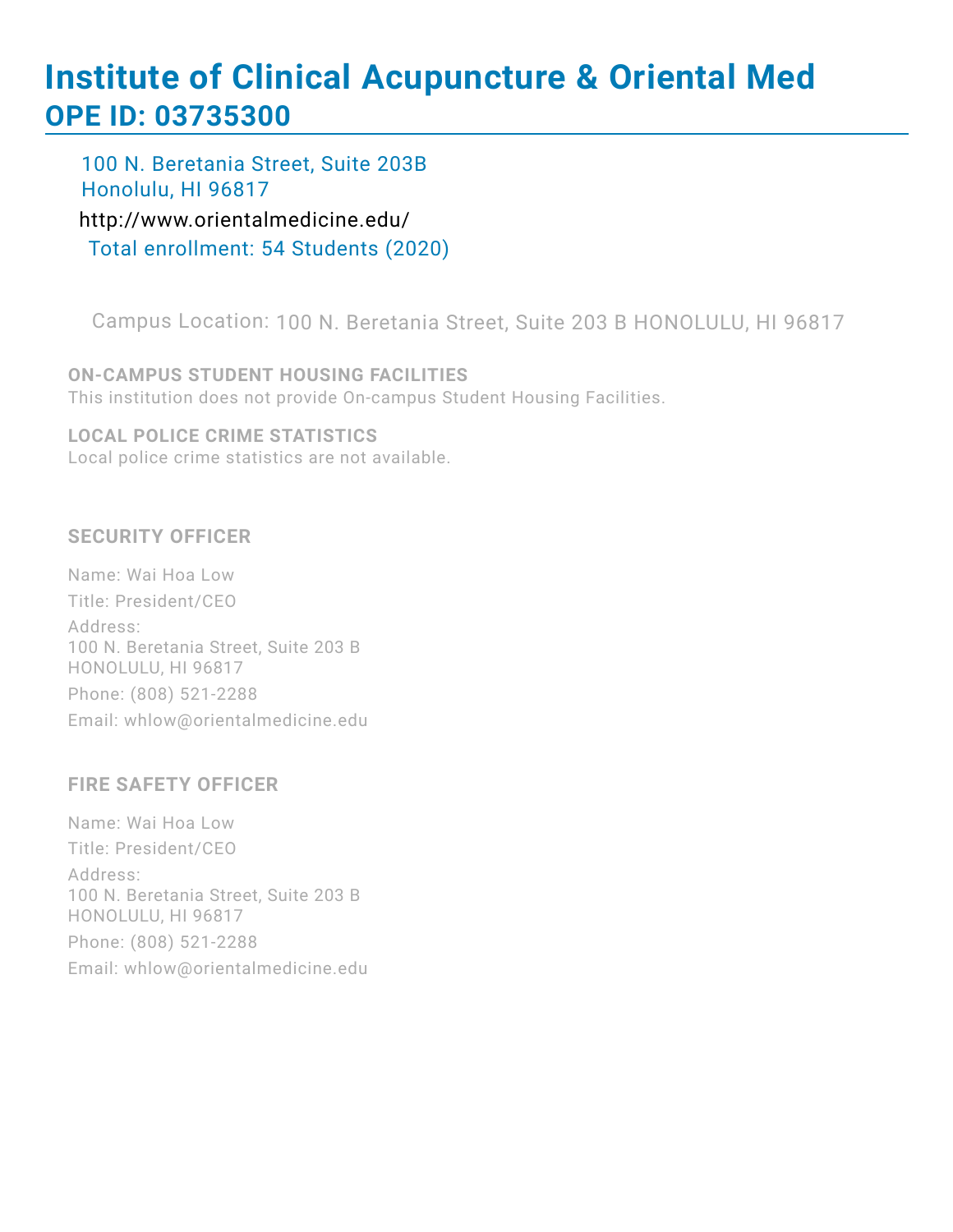#### **LEAD TITLE IX COORDINATOR**

Name: Jeanne Bernauer Title: Registrar Address: 100 N. Beretania Street, Suite 203 B HONOLULU, HI 96817 Phone: (808) 521-2288 Email: registrar@orientalmedicine.edu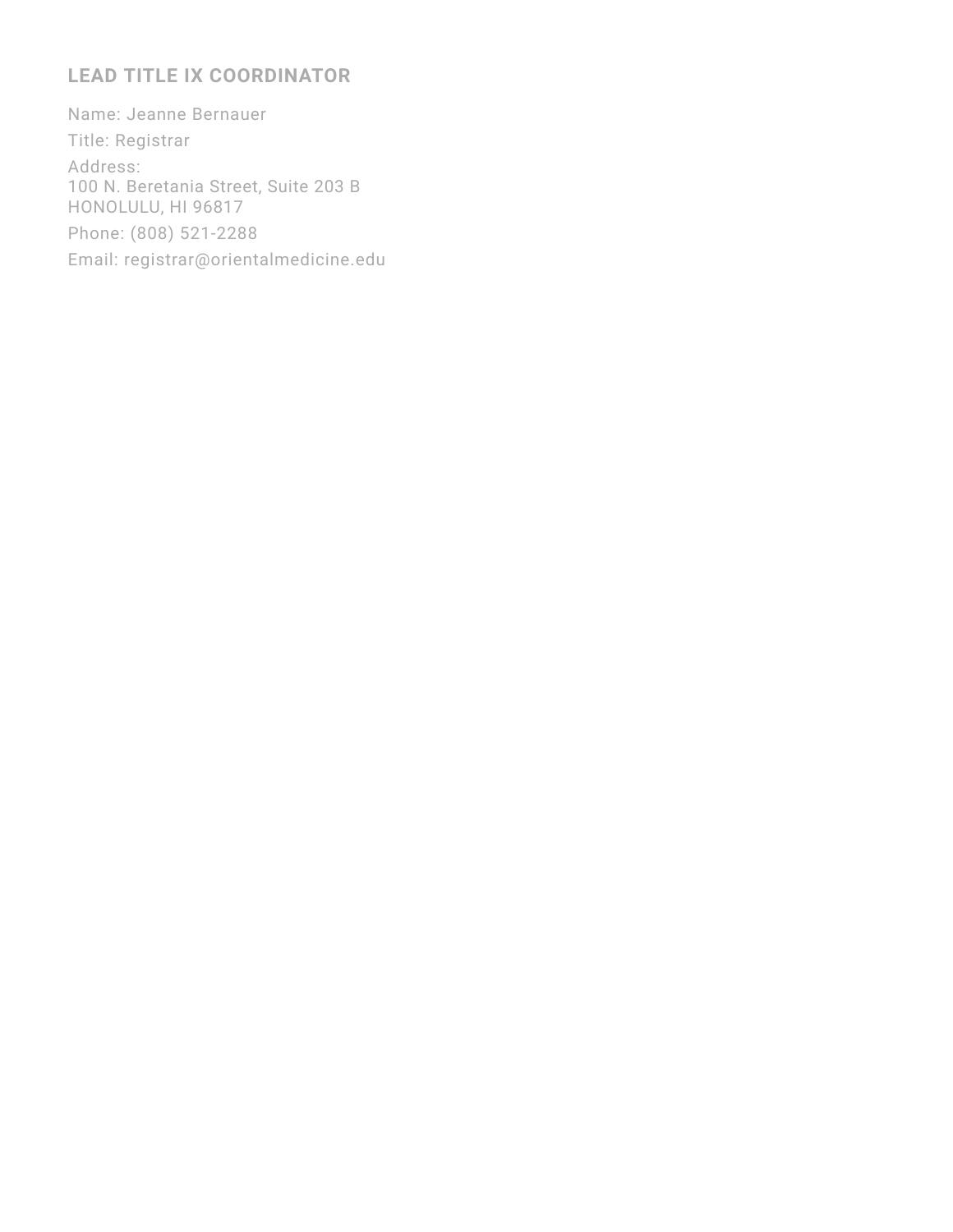## **Criminal Offenses - On [campus](https://ope.ed.gov/campussafety/)**

| <b>Criminal Offense</b>              | 2018        | 2019           | 2020        |
|--------------------------------------|-------------|----------------|-------------|
| a. Murder/Non-negligent manslaughter | $\pmb{0}$   | $\mathbf 0$    | $\mathbf 0$ |
| b. Negligent manslaughter            | $\pmb{0}$   | $\mathbf 0$    | $\mathbf 0$ |
| c. Rape                              | $\pmb{0}$   | $\mathbf 0$    | $\mathbf 0$ |
| d. Fondling                          | $\mathbf 0$ | $\mathbf 0$    | $\mathbf 0$ |
| e. Incest                            | 0           | $\mathbf 0$    | $\mathbf 0$ |
| f. Statutory rape                    | $\mathbf 0$ | $\mathbf 0$    | $\mathbf 0$ |
| g. Robbery                           | 0           | $\overline{0}$ | $\mathbf 0$ |
| h. Aggravated assault                | $\mathbf 0$ | $\mathbf 0$    | $\mathbf 0$ |
| i. Burglary                          | $\mathbf 0$ | $\mathbf 0$    | $\mathbf 0$ |
| j. Motor vehicle theft               | $\mathbf 0$ | $\mathbf 0$    | $\mathbf 0$ |
| k. Arson                             | $\pmb{0}$   | $\mathbf 0$    | $\mathbf 0$ |

## **Criminal Offenses - Public [Property](https://ope.ed.gov/campussafety/)**

| <b>Criminal Offense</b>              | 2018           | 2019 | 2020        |
|--------------------------------------|----------------|------|-------------|
| a. Murder/Non-negligent manslaughter | 0              | 0    | 0           |
| b. Negligent manslaughter            | $\mathbf 0$    | 0    | $\mathbf 0$ |
| c. Rape                              | 0              | 0    | $\mathbf 0$ |
| d. Fondling                          | $\mathbf 0$    | 0    | 0           |
| e. Incest                            | 0              | 0    | 0           |
| f. Statutory rape                    | $\mathbf 0$    | 0    | $\mathbf 0$ |
| g. Robbery                           | $\overline{0}$ | 0    | $\mathbf 0$ |
| h. Aggravated assault                | 0              | 0    | 0           |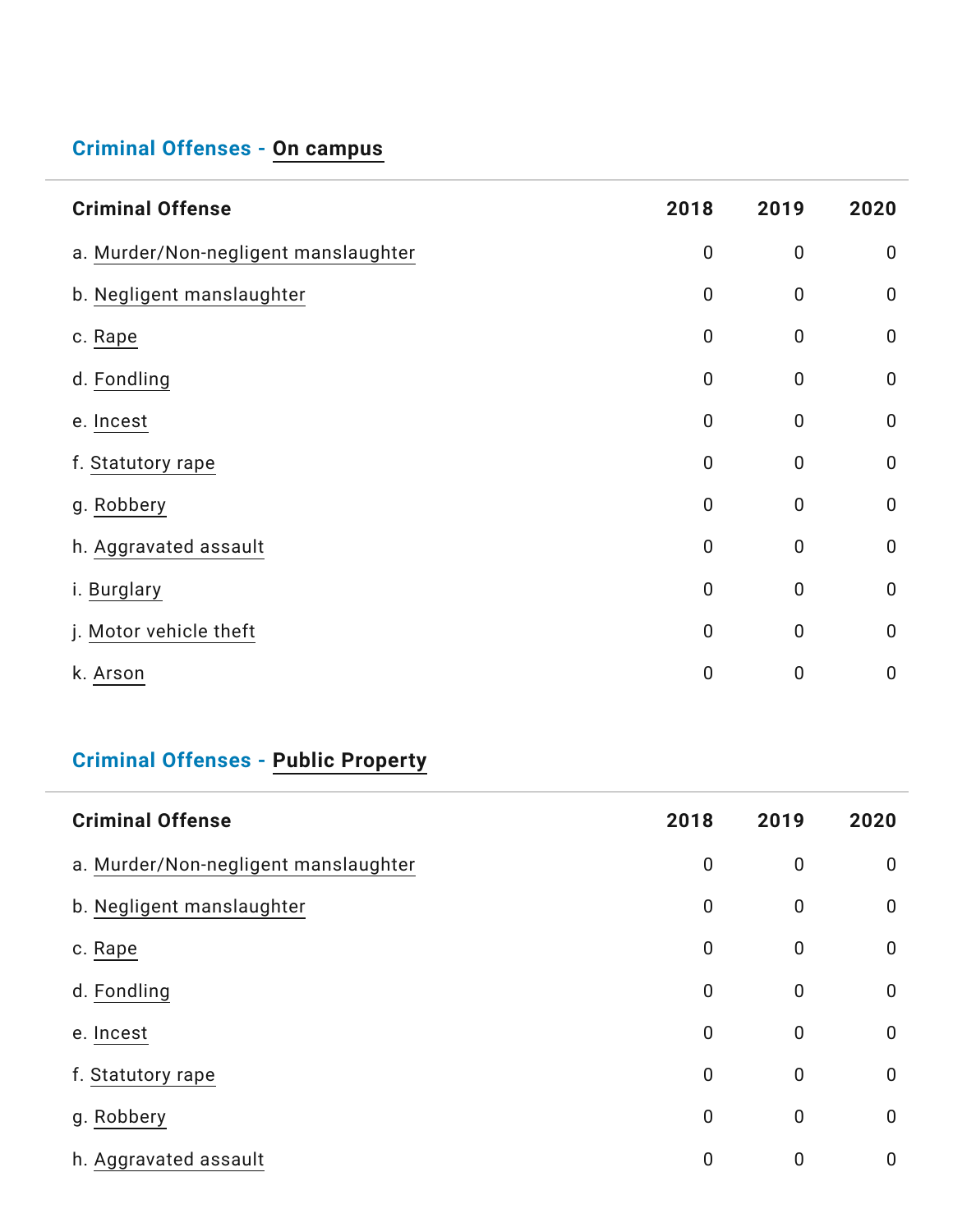| <b>Criminal Offense</b> | 2018     | 2019 | 2020         |
|-------------------------|----------|------|--------------|
| i. Burglary             | $\Omega$ |      | $\mathbf 0$  |
| j. Motor vehicle theft  | $\Omega$ | 0    | $\mathbf 0$  |
| k. Arson                | 0        |      | $\mathbf{0}$ |

**The crime data reported by the institutions have not been subjected to independent verification by the U.S. Department of Education. Therefore, the Department cannot vouch for the accuracy of the data reported here.**

- Individual statistics for Rape, Fondling, Incest and Statutory Rape were not collected prior to the 2015 data collection. Prior to the 2015 collection, Rape and Fondling statistics were combined under Sex offenses – Forcible, and Incest and Statutory Rape statistics were combined under Sex Offenses – Nonforcible.
- As of the 2015 data collection, statistics for Sex offenses Forcible and Sex offenses Nonforcible were no longer collected.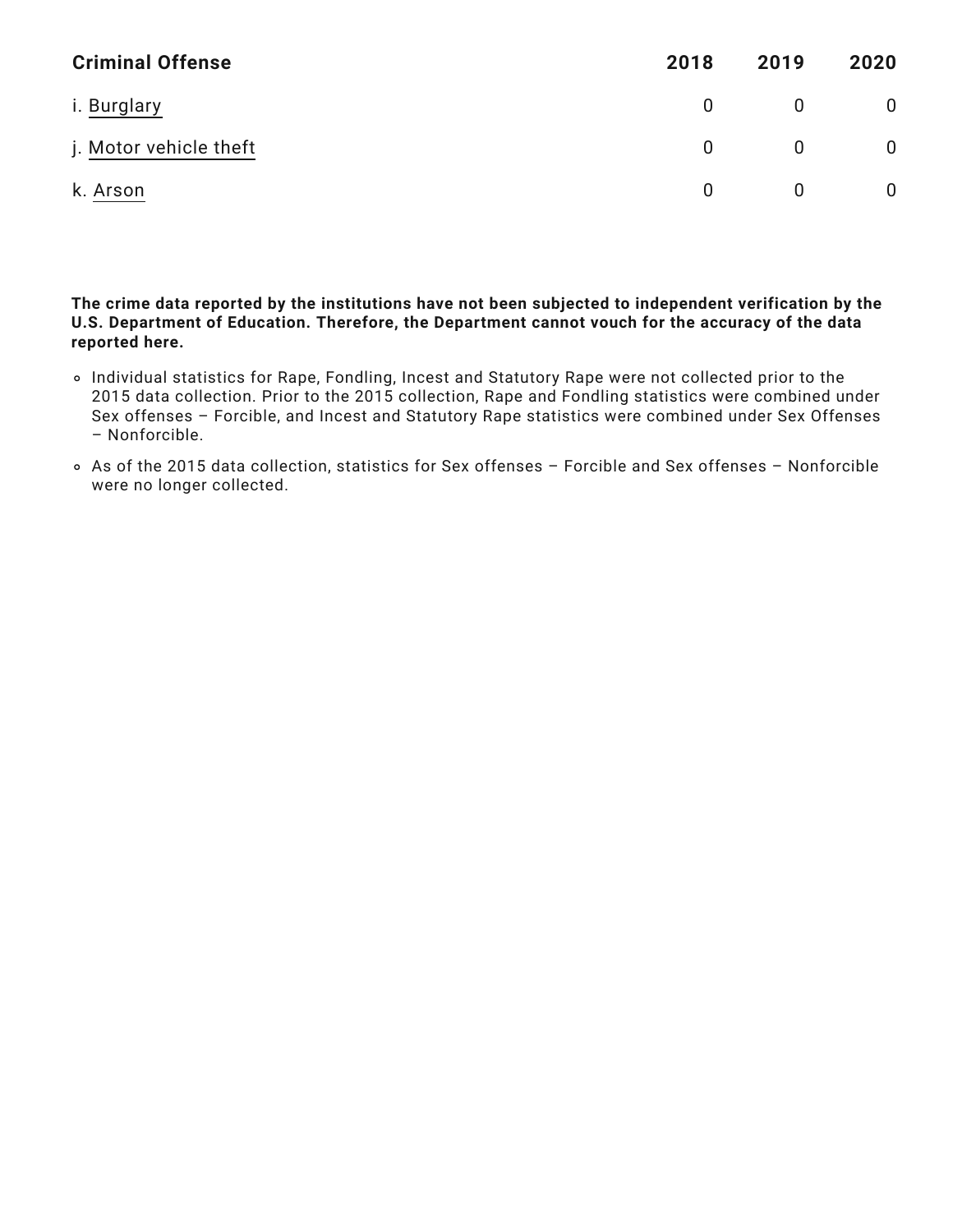| <b>Criminal Offense</b>                               |                  |                  | <b>Total Race Religion</b> | Sexual<br>orientation | Gender           | Gender<br>Identity | <b>Disability Ethnicity</b> |                  | <b>National</b><br>Origin |
|-------------------------------------------------------|------------------|------------------|----------------------------|-----------------------|------------------|--------------------|-----------------------------|------------------|---------------------------|
| a. Murder/ Non-<br>negligent<br>manslaughter          | $\overline{0}$   | $\mathbf 0$      | $\mathbf 0$                | $\overline{0}$        | $\pmb{0}$        | $\overline{0}$     | $\overline{0}$              | $\mathbf 0$      | $\boldsymbol{0}$          |
| c. Rape                                               | $\boldsymbol{0}$ | $\mathbf 0$      | $\mathbf 0$                | $\pmb{0}$             | $\boldsymbol{0}$ | $\boldsymbol{0}$   | $\pmb{0}$                   | $\boldsymbol{0}$ | $\mathbf 0$               |
| d. Fondling                                           | $\overline{0}$   | $\overline{0}$   | $\overline{0}$             | $\mathbf 0$           | $\mathbf 0$      | $\mathbf 0$        | $\mathbf 0$                 | $\mathbf 0$      | $\mathbf 0$               |
| e. Incest                                             | $\overline{0}$   | $\overline{0}$   | $\mathbf 0$                | $\mathbf 0$           | $\pmb{0}$        | $\overline{0}$     | $\overline{0}$              | $\overline{0}$   | $\boldsymbol{0}$          |
| f. Statutory rape                                     | $\overline{0}$   | $\mathbf 0$      | $\mathbf 0$                | $\mathbf 0$           | $\mathbf 0$      | $\mathbf 0$        | $\overline{0}$              | $\mathbf 0$      | $\mathbf 0$               |
| g. Robbery                                            | $\overline{0}$   | $\mathbf 0$      | $\mathbf 0$                | $\overline{0}$        | $\mathbf 0$      | $\mathbf 0$        | $\mathbf 0$                 | $\overline{0}$   | $\mathbf 0$               |
| h. Aggravated<br>Assault                              | $\boldsymbol{0}$ | $\pmb{0}$        | $\boldsymbol{0}$           | $\mathbf 0$           | $\pmb{0}$        | $\boldsymbol{0}$   | $\boldsymbol{0}$            | $\boldsymbol{0}$ | $\mathbf 0$               |
| i. Burglary                                           | $\overline{0}$   | $\mathbf 0$      | $\mathbf 0$                | $\mathbf 0$           | $\mathbf 0$      | $\mathbf 0$        | $\mathbf 0$                 | $\overline{0}$   | $\mathbf 0$               |
| j. Motor vehicle theft                                | $\overline{0}$   | $\mathbf 0$      | $\mathbf 0$                | $\mathbf 0$           | $\mathbf 0$      | $\mathbf 0$        | $\mathbf 0$                 | $\overline{0}$   | $\boldsymbol{0}$          |
| k. Arson                                              | $\overline{0}$   | $\boldsymbol{0}$ | $\mathbf 0$                | $\mathbf 0$           | $\boldsymbol{0}$ | $\mathbf 0$        | $\boldsymbol{0}$            | $\mathbf{0}$     | $\mathbf 0$               |
| I. Simple assault                                     | 0                | $\overline{0}$   | $\overline{0}$             | $\mathbf 0$           | $\mathbf 0$      | $\mathbf 0$        | $\mathbf 0$                 | $\mathbf{0}$     | $\mathbf 0$               |
| m. Larceny-theft                                      | $\overline{0}$   | $\overline{0}$   | $\mathbf 0$                | $\overline{0}$        | $\mathbf 0$      | $\mathbf 0$        | $\mathbf 0$                 | $\overline{0}$   | $\mathbf 0$               |
| n. Intimidation                                       | $\boldsymbol{0}$ | $\boldsymbol{0}$ | $\mathbf 0$                | $\pmb{0}$             | $\boldsymbol{0}$ | $\boldsymbol{0}$   | $\pmb{0}$                   | $\mathbf 0$      | $\boldsymbol{0}$          |
| 0.<br>Destruction/damage/<br>vandalism of<br>property | $\overline{0}$   | $\boldsymbol{0}$ | $\mathbf 0$                | $\mathbf 0$           | $\mathbf 0$      | $\mathbf 0$        | $\pmb{0}$                   | $\mathbf 0$      | $\mathbf 0$               |

|                                              |   |                            | Category of Bias for crimes reported in 2019 |          |                           |                      |                           |
|----------------------------------------------|---|----------------------------|----------------------------------------------|----------|---------------------------|----------------------|---------------------------|
| <b>Criminal Offense</b>                      |   | <b>Total Race Religion</b> | Sexual<br>orientation                        |          | Gender Gender<br>Identity | Disability Ethnicity | <b>National</b><br>Origin |
| a. Murder/ Non-<br>negligent<br>manslaughter | 0 | $\Omega$                   | $\Omega$                                     | $\Omega$ | $\Omega$                  |                      | 0                         |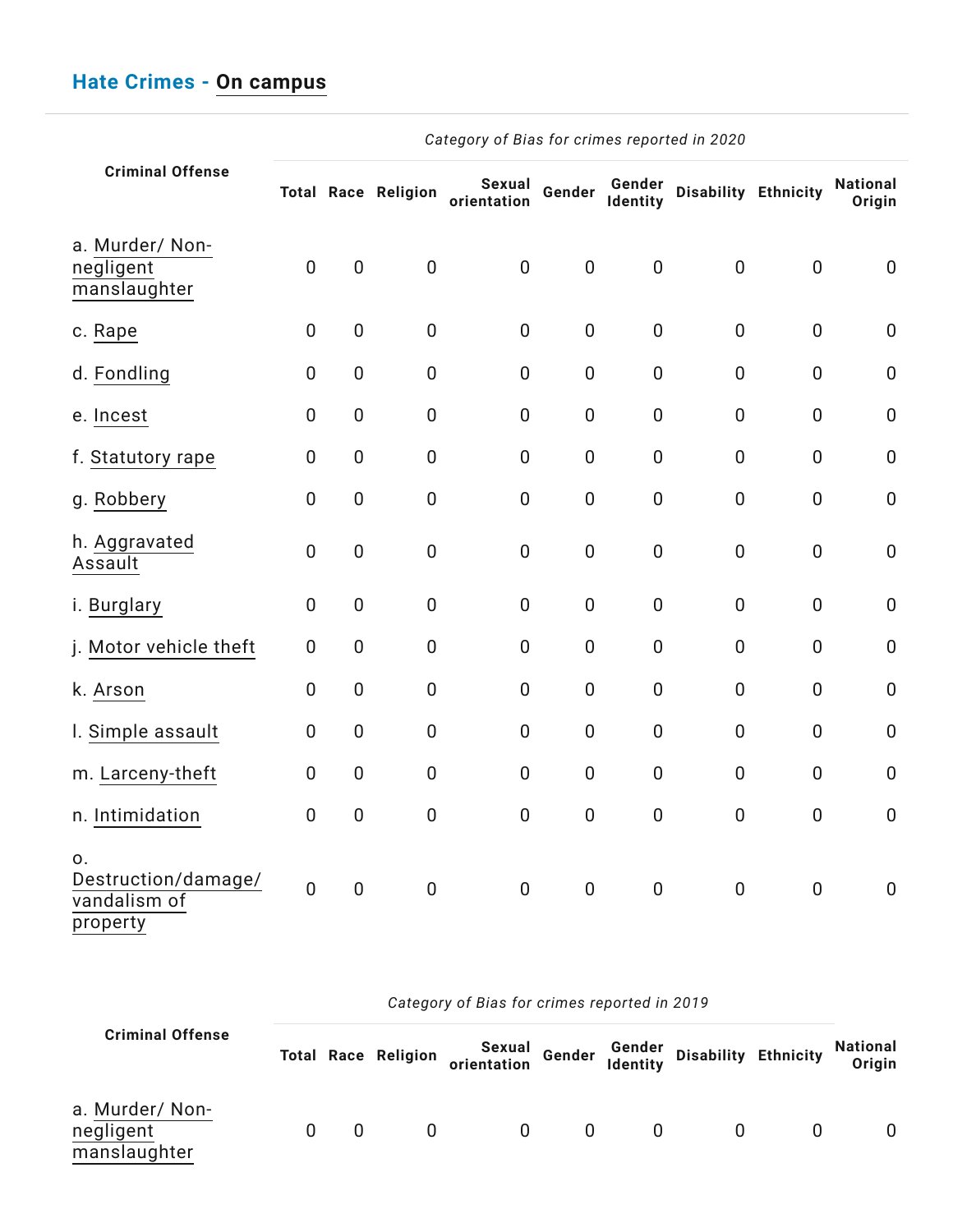| <b>Criminal Offense</b>                               |                |                  | <b>Total Race Religion</b> | Sexual<br>orientation | Gender           | Gender<br>Identity | Disability Ethnicity |                  | <b>National</b><br>Origin |
|-------------------------------------------------------|----------------|------------------|----------------------------|-----------------------|------------------|--------------------|----------------------|------------------|---------------------------|
| c. Rape                                               | $\mathbf 0$    | $\pmb{0}$        | $\boldsymbol{0}$           | $\mathbf 0$           | $\mathbf 0$      | $\mathbf 0$        | $\overline{0}$       | $\overline{0}$   | $\mathbf 0$               |
| d. Fondling                                           | $\mathbf 0$    | $\boldsymbol{0}$ | $\pmb{0}$                  | $\pmb{0}$             | $\mathbf 0$      | $\pmb{0}$          | $\mathbf 0$          | $\pmb{0}$        | $\mathbf 0$               |
| e. Incest                                             | $\overline{0}$ | $\mathbf 0$      | $\boldsymbol{0}$           | $\mathbf 0$           | $\mathbf 0$      | $\mathbf 0$        | $\overline{0}$       | $\overline{0}$   | $\mathbf 0$               |
| f. Statutory rape                                     | $\mathbf 0$    | $\mathbf 0$      | $\mathbf 0$                | $\mathbf 0$           | $\mathbf 0$      | $\mathbf 0$        | $\mathbf 0$          | 0                | $\mathbf 0$               |
| g. Robbery                                            | $\overline{0}$ | $\overline{0}$   | $\boldsymbol{0}$           | $\mathbf 0$           | $\boldsymbol{0}$ | $\pmb{0}$          | $\mathbf 0$          | $\boldsymbol{0}$ | $\boldsymbol{0}$          |
| h. Aggravated<br>Assault                              | $\overline{0}$ | $\boldsymbol{0}$ | $\mathbf 0$                | $\mathbf 0$           | $\mathbf 0$      | $\mathbf 0$        | $\overline{0}$       | 0                | $\mathbf 0$               |
| i. Burglary                                           | $\mathbf 0$    | $\mathbf 0$      | $\mathbf 0$                | $\mathbf 0$           | $\mathbf 0$      | $\mathbf 0$        | $\mathbf 0$          | $\mathbf 0$      | $\mathbf 0$               |
| j. Motor vehicle theft                                | $\overline{0}$ | $\mathbf 0$      | $\boldsymbol{0}$           | $\mathbf 0$           | $\boldsymbol{0}$ | $\pmb{0}$          | $\boldsymbol{0}$     | $\overline{0}$   | $\mathbf 0$               |
| k. Arson                                              | $\mathbf 0$    | $\mathbf 0$      | $\boldsymbol{0}$           | $\mathbf 0$           | $\mathbf 0$      | $\boldsymbol{0}$   | $\boldsymbol{0}$     | $\mathbf 0$      | $\mathbf 0$               |
| I. Simple assault                                     | $\overline{0}$ | $\overline{0}$   | $\mathbf 0$                | $\overline{0}$        | $\mathbf 0$      | $\mathbf 0$        | $\overline{0}$       | $\overline{0}$   | $\mathbf 0$               |
| m. Larceny-theft                                      | $\mathbf 0$    | $\mathbf 0$      | $\boldsymbol{0}$           | $\boldsymbol{0}$      | $\boldsymbol{0}$ | $\mathbf 0$        | $\boldsymbol{0}$     | $\mathbf 0$      | $\mathbf 0$               |
| n. Intimidation                                       | $\overline{0}$ | $\overline{0}$   | $\boldsymbol{0}$           | $\mathbf 0$           | $\boldsymbol{0}$ | $\mathbf 0$        | $\mathbf 0$          | $\overline{0}$   | $\mathbf 0$               |
| 0.<br>Destruction/damage/<br>vandalism of<br>property | $\overline{0}$ | $\overline{0}$   | $\mathbf 0$                | $\mathbf 0$           | $\boldsymbol{0}$ | $\boldsymbol{0}$   | $\mathbf 0$          | $\mathbf 0$      | $\mathbf 0$               |

| <b>Criminal Offense</b>                      |                |             | <b>Total Race Religion</b> | Sexual<br>orientation | Gender      | Gender<br>Identity | <b>Disability Ethnicity</b> |             | <b>National</b><br>Origin |
|----------------------------------------------|----------------|-------------|----------------------------|-----------------------|-------------|--------------------|-----------------------------|-------------|---------------------------|
| a. Murder/ Non-<br>negligent<br>manslaughter | $\mathbf 0$    | 0           | 0                          | $\mathbf 0$           | $\mathbf 0$ | $\mathbf 0$        | $\mathbf 0$                 | $\mathbf 0$ | $\mathbf 0$               |
| c. Rape                                      | $\overline{0}$ | $\mathbf 0$ | 0                          | $\mathbf 0$           | $\mathbf 0$ | $\mathbf 0$        | $\mathbf 0$                 | $\mathbf 0$ | $\mathbf 0$               |
| d. Fondling                                  | $\mathbf 0$    | 0           | 0                          | $\mathbf 0$           | $\mathbf 0$ | $\mathbf 0$        | 0                           | 0           | $\mathbf 0$               |
| e. Incest                                    | $\mathbf 0$    | 0           | $\mathbf 0$                | $\mathbf 0$           | $\mathbf 0$ | $\mathbf 0$        | 0                           | 0           | $\mathbf 0$               |
| f. Statutory rape                            | 0              | $\mathbf 0$ | $\mathbf 0$                | $\mathbf 0$           | $\mathbf 0$ | $\mathbf 0$        | 0                           | $\mathbf 0$ | $\boldsymbol{0}$          |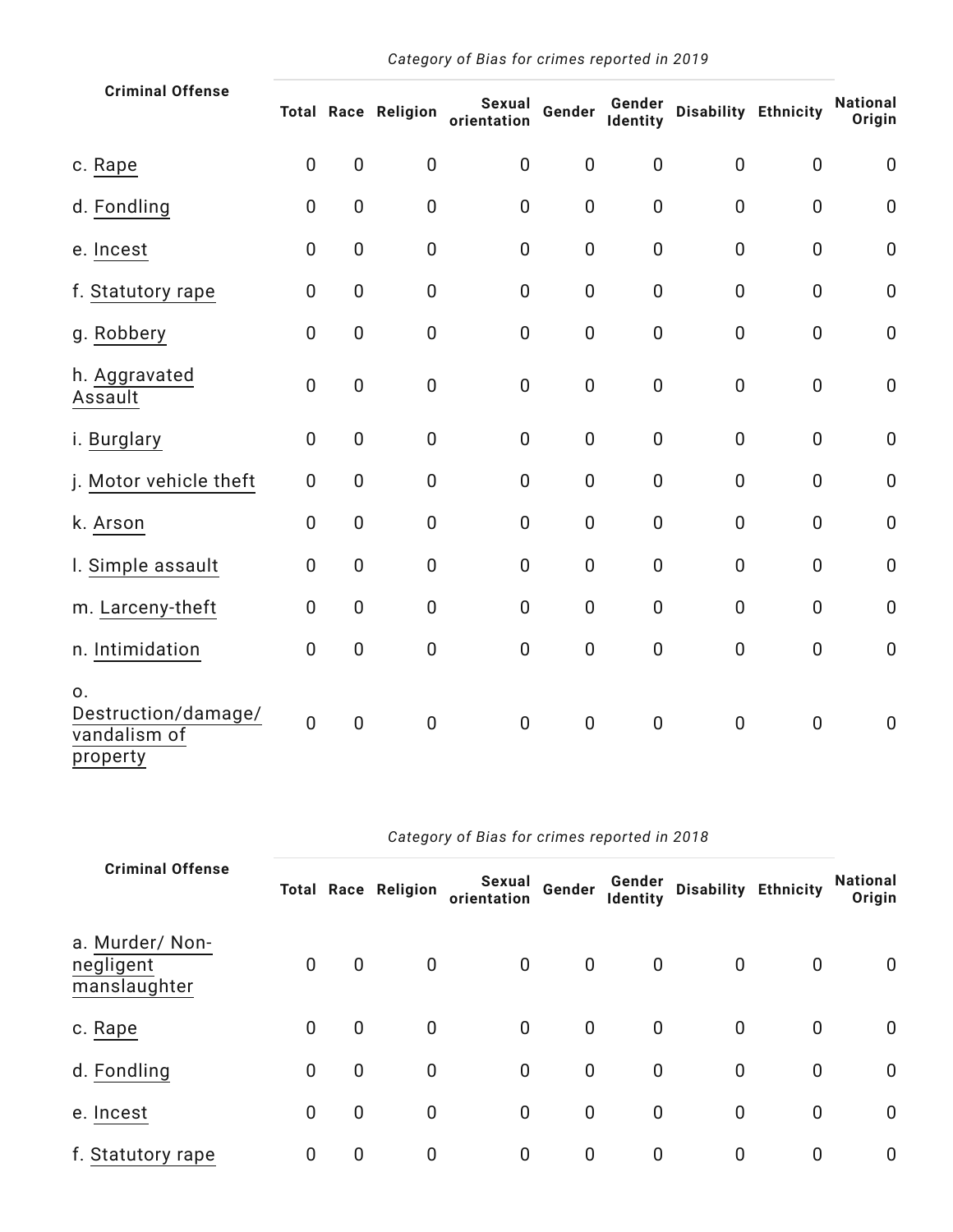| <b>Criminal Offense</b>                               |                |                  | <b>Total Race Religion</b> | Sexual<br>orientation | Gender         | Gender<br>Identity | <b>Disability Ethnicity</b> |                | <b>National</b><br>Origin |
|-------------------------------------------------------|----------------|------------------|----------------------------|-----------------------|----------------|--------------------|-----------------------------|----------------|---------------------------|
| g. Robbery                                            | $\overline{0}$ | $\overline{0}$   | $\mathbf 0$                | $\overline{0}$        | $\mathbf 0$    | $\mathbf 0$        | $\overline{0}$              | $\mathbf 0$    | $\mathbf 0$               |
| h. Aggravated<br>Assault                              | $\mathbf 0$    | $\boldsymbol{0}$ | $\boldsymbol{0}$           | $\mathbf 0$           | $\mathbf 0$    | $\pmb{0}$          | $\mathbf 0$                 | $\mathbf 0$    | $\pmb{0}$                 |
| i. Burglary                                           | 0              | $\mathbf 0$      | $\boldsymbol{0}$           | $\mathbf 0$           | $\mathbf 0$    | $\pmb{0}$          | $\mathbf 0$                 | $\mathbf 0$    | $\mathbf 0$               |
| j. Motor vehicle theft                                | $\overline{0}$ | $\mathbf 0$      | $\mathbf 0$                | $\mathbf 0$           | $\mathbf 0$    | $\pmb{0}$          | $\mathbf 0$                 | $\mathbf 0$    | $\pmb{0}$                 |
| k. Arson                                              | $\mathbf 0$    | $\mathbf 0$      | $\mathbf 0$                | $\mathbf 0$           | $\mathbf 0$    | $\pmb{0}$          | $\mathbf 0$                 | $\mathbf 0$    | $\mathbf 0$               |
| I. Simple assault                                     | $\overline{0}$ | $\boldsymbol{0}$ | $\mathbf 0$                | $\mathbf 0$           | $\mathbf 0$    | $\pmb{0}$          | $\mathbf 0$                 | $\mathbf 0$    | $\mathbf 0$               |
| m. Larceny-theft                                      | $\mathbf 0$    | $\overline{0}$   | $\mathbf 0$                | $\mathbf 0$           | $\mathbf 0$    | $\mathbf 0$        | $\overline{0}$              | $\mathbf 0$    | $\mathbf 0$               |
| n. Intimidation                                       | $\mathbf 0$    | $\boldsymbol{0}$ | $\mathbf 0$                | $\mathbf 0$           | $\mathbf 0$    | $\mathbf 0$        | $\mathbf 0$                 | $\mathbf 0$    | $\boldsymbol{0}$          |
| 0.<br>Destruction/damage/<br>vandalism of<br>property | $\overline{0}$ | $\overline{0}$   | $\mathbf 0$                | $\overline{0}$        | $\overline{0}$ | $\overline{0}$     | $\mathbf 0$                 | $\overline{0}$ | $\mathbf 0$               |

## **Hate Crimes - Public [Property](https://ope.ed.gov/campussafety/)**

|                                              |                |                |                            | Category of Bias for crimes reported in 2020 |             |                    |                      |                |                           |
|----------------------------------------------|----------------|----------------|----------------------------|----------------------------------------------|-------------|--------------------|----------------------|----------------|---------------------------|
| <b>Criminal Offense</b>                      |                |                | <b>Total Race Religion</b> | Sexual<br>orientation                        | Gender      | Gender<br>Identity | Disability Ethnicity |                | <b>National</b><br>origin |
| a. Murder/ Non-<br>negligent<br>manslaughter | $\mathbf 0$    | $\mathbf 0$    | $\pmb{0}$                  | $\mathbf 0$                                  | $\mathbf 0$ | $\mathbf 0$        | 0                    | $\overline{0}$ | $\mathbf 0$               |
| c. Rape                                      | $\overline{0}$ | $\overline{0}$ | $\mathbf 0$                | $\mathbf 0$                                  | $\mathbf 0$ | $\overline{0}$     | $\mathbf 0$          | $\overline{0}$ | $\mathbf 0$               |
| d. Fondling                                  | $\overline{0}$ | $\mathbf 0$    | $\mathbf 0$                | $\mathbf 0$                                  | $\mathbf 0$ | $\mathbf{0}$       | $\mathbf 0$          | $\mathbf 0$    | $\mathbf 0$               |
| e. Incest                                    | $\overline{0}$ | $\overline{0}$ | $\mathbf 0$                | $\mathbf 0$                                  | $\mathbf 0$ | $\overline{0}$     | $\overline{0}$       | $\mathbf 0$    | $\mathbf 0$               |
| f. Statutory rape                            | $\overline{0}$ | $\mathbf 0$    | $\mathbf 0$                | $\mathbf 0$                                  | $\mathbf 0$ | $\mathbf{0}$       | $\mathbf 0$          | $\mathbf 0$    | $\mathbf 0$               |
| g. Robbery                                   | $\overline{0}$ | $\overline{0}$ | $\mathbf 0$                | $\mathbf 0$                                  | $\mathbf 0$ | $\overline{0}$     | $\overline{0}$       | $\mathbf 0$    | $\mathbf 0$               |
| h. Aggravated<br>Assault                     | $\overline{0}$ | $\mathbf 0$    | $\mathbf 0$                | $\mathbf 0$                                  | $\mathbf 0$ | $\overline{0}$     | $\mathbf 0$          | $\overline{0}$ | 0                         |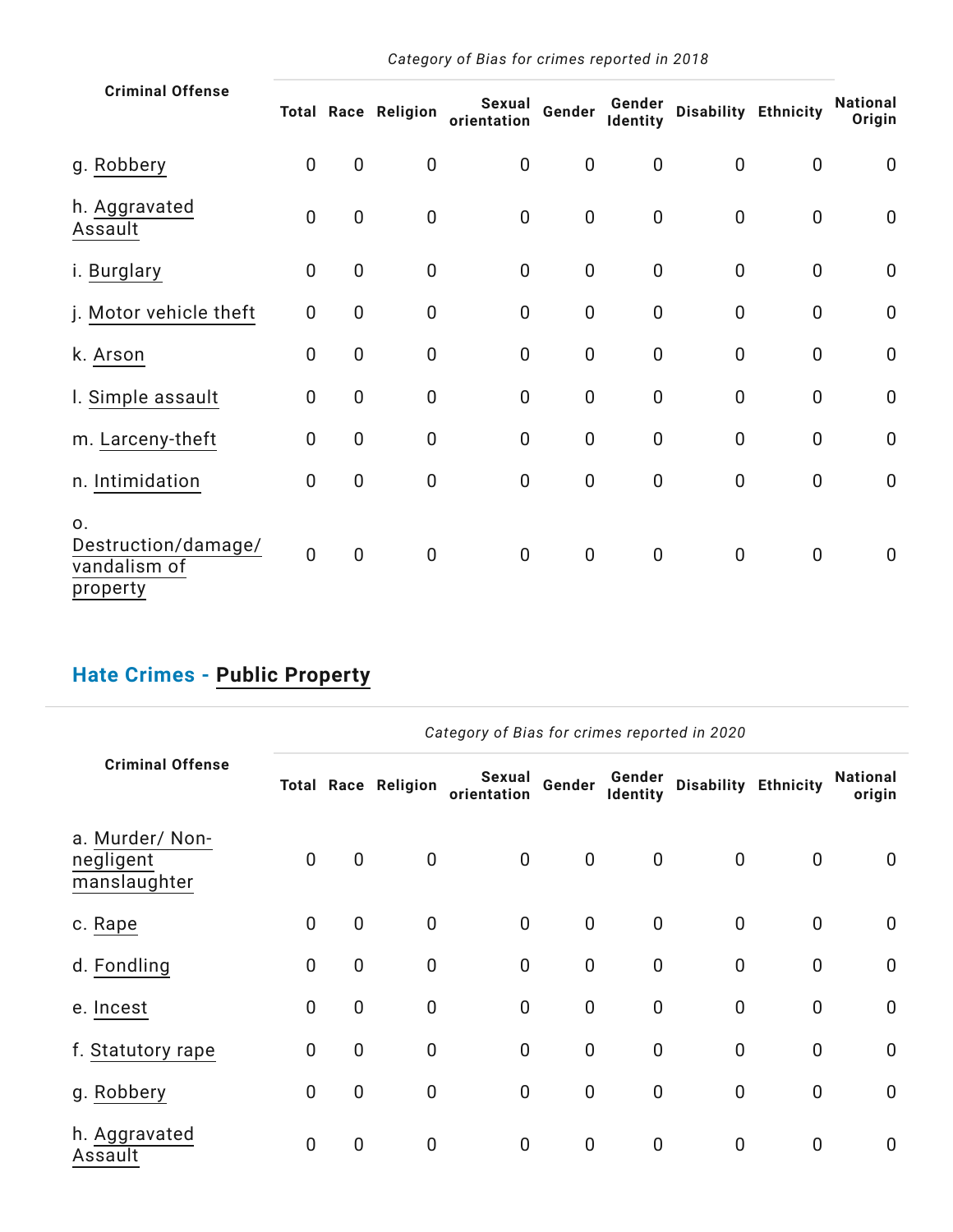| <b>Criminal Offense</b>                                           |                |                | <b>Total Race Religion</b> | Sexual<br>orientation | Gender           | Gender<br>Identity | Disability Ethnicity |             | National<br>origin |
|-------------------------------------------------------------------|----------------|----------------|----------------------------|-----------------------|------------------|--------------------|----------------------|-------------|--------------------|
| i. Burglary                                                       | 0              | $\mathbf 0$    | $\mathbf 0$                | $\mathbf 0$           | $\mathbf 0$      | $\mathbf 0$        | 0                    | 0           | $\overline{0}$     |
| j. Motor vehicle theft                                            | $\mathbf 0$    | $\mathbf 0$    | $\mathbf 0$                | $\mathbf 0$           | $\mathbf 0$      | $\mathbf 0$        | $\mathbf 0$          | $\mathbf 0$ | $\mathbf 0$        |
| k. Arson                                                          | $\mathbf 0$    | $\mathbf 0$    | $\mathbf 0$                | $\overline{0}$        | $\mathbf 0$      | $\mathbf 0$        | $\overline{0}$       | $\mathbf 0$ | $\mathbf 0$        |
| I. Simple assault                                                 | 0              | $\mathbf 0$    | $\mathbf 0$                | $\mathbf 0$           | $\mathbf 0$      | $\mathbf 0$        | $\overline{0}$       | $\mathbf 0$ | $\overline{0}$     |
| m. Larceny-theft                                                  | 0              | $\mathbf 0$    | $\mathbf 0$                | $\mathbf 0$           | $\mathbf 0$      | $\mathbf 0$        | $\mathbf 0$          | $\mathbf 0$ | $\mathbf 0$        |
| n. Intimidation                                                   | $\pmb{0}$      | $\mathbf 0$    | $\mathbf 0$                | $\mathbf 0$           | $\boldsymbol{0}$ | $\pmb{0}$          | $\mathbf 0$          | $\mathbf 0$ | $\mathbf 0$        |
| $\mathsf{O}$ .<br>Destruction/damage/<br>vandalism of<br>property | $\overline{0}$ | $\overline{0}$ | $\mathbf 0$                | $\mathbf 0$           | $\mathbf 0$      | $\mathbf 0$        | 0                    | $\mathbf 0$ | $\mathbf 0$        |

| <b>Criminal Offense</b>                      |                |                  | <b>Total Race Religion</b> | Sexual<br>orientation | Gender         | Gender<br>identity | Disability Ethnicity |                | <b>National</b><br>origin |
|----------------------------------------------|----------------|------------------|----------------------------|-----------------------|----------------|--------------------|----------------------|----------------|---------------------------|
| a. Murder/ Non-<br>negligent<br>manslaughter | $\mathbf 0$    | $\mathbf 0$      | $\pmb{0}$                  | $\mathbf 0$           | $\pmb{0}$      | $\pmb{0}$          | $\mathbf 0$          | $\mathbf 0$    | $\mathbf 0$               |
| c. Rape                                      | $\overline{0}$ | $\boldsymbol{0}$ | $\pmb{0}$                  | $\mathbf 0$           | $\mathbf 0$    | $\mathbf 0$        | $\mathbf 0$          | $\mathbf 0$    | $\mathbf 0$               |
| d. Fondling                                  | $\overline{0}$ | $\mathbf 0$      | $\pmb{0}$                  | 0                     | $\overline{0}$ | $\mathbf 0$        | $\mathbf 0$          | $\mathbf 0$    | $\pmb{0}$                 |
| e. Incest                                    | $\overline{0}$ | 0                | $\mathbf 0$                | $\overline{0}$        | $\overline{0}$ | $\mathbf 0$        | $\overline{0}$       | $\overline{0}$ | $\mathbf 0$               |
| f. Statutory rape                            | $\overline{0}$ | $\boldsymbol{0}$ | $\mathbf 0$                | 0                     | $\mathbf 0$    | $\mathbf 0$        | $\mathbf 0$          | $\mathbf 0$    | $\mathbf 0$               |
| g. Robbery                                   | $\mathbf 0$    | $\boldsymbol{0}$ | $\pmb{0}$                  | 0                     | $\mathbf 0$    | $\pmb{0}$          | $\mathbf 0$          | $\mathbf 0$    | $\mathbf 0$               |
| h. Aggravated<br>Assault                     | $\overline{0}$ | $\overline{0}$   | $\mathbf 0$                | $\mathbf 0$           | $\mathbf 0$    | $\mathbf 0$        | $\mathbf 0$          | $\mathbf 0$    | $\mathbf 0$               |
| i. Burglary                                  | $\mathbf 0$    | $\boldsymbol{0}$ | $\mathbf 0$                | $\mathbf 0$           | $\overline{0}$ | $\mathbf 0$        | $\mathbf 0$          | $\mathbf 0$    | $\mathbf 0$               |
| j. Motor vehicle theft                       | $\overline{0}$ | 0                | $\mathbf 0$                | $\overline{0}$        | $\overline{0}$ | $\overline{0}$     | $\overline{0}$       | $\overline{0}$ | $\mathbf 0$               |
| k. Arson                                     | $\overline{0}$ | $\boldsymbol{0}$ | $\mathbf 0$                | $\mathbf 0$           | $\mathbf 0$    | $\mathbf 0$        | $\overline{0}$       | $\mathbf 0$    | $\mathbf 0$               |
| I. Simple assault                            | $\mathbf 0$    | 0                | $\boldsymbol{0}$           | 0                     | $\mathbf 0$    | 0                  | $\mathbf 0$          | $\mathbf 0$    | $\boldsymbol{0}$          |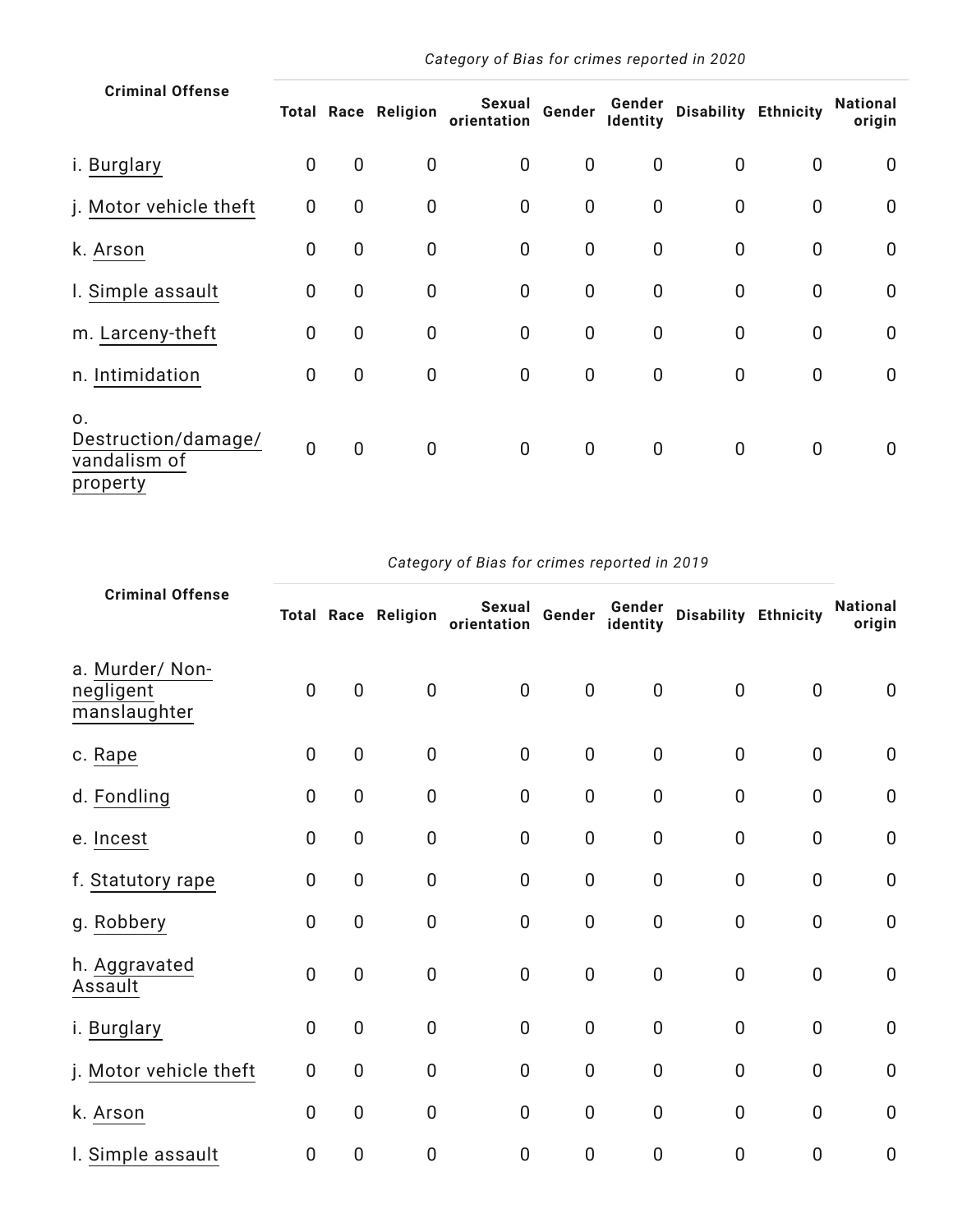| <b>Criminal Offense</b>                               |             |             | <b>Total Race Religion</b> | Sexual<br>orientation | Gender      | identity     | Gender Disability Ethnicity |             | National<br>origin |
|-------------------------------------------------------|-------------|-------------|----------------------------|-----------------------|-------------|--------------|-----------------------------|-------------|--------------------|
| m. Larceny-theft                                      | $\mathbf 0$ | 0           | $\mathbf 0$                | $\mathbf{0}$          | $\mathbf 0$ | $\mathbf{0}$ | 0                           | $\mathbf 0$ | 0                  |
| n. Intimidation                                       | $\mathbf 0$ | $\mathbf 0$ | $\mathbf 0$                | $\mathbf 0$           | $\mathbf 0$ | $\mathbf 0$  | 0                           | $\mathbf 0$ | 0                  |
| 0.<br>Destruction/damage/<br>vandalism of<br>property | $\mathbf 0$ | $\mathbf 0$ | $\mathbf 0$                | $\mathbf 0$           | $\mathbf 0$ | $\mathbf 0$  | 0                           | $\mathbf 0$ | $\mathbf{0}$       |

| <b>Criminal Offense</b>                      |                |                | <b>Total Race Religion</b> | Sexual<br>orientation | Gender         | Gender<br>identity | Disability Ethnicity |                | <b>National</b><br>origin |
|----------------------------------------------|----------------|----------------|----------------------------|-----------------------|----------------|--------------------|----------------------|----------------|---------------------------|
| a. Murder/ Non-<br>negligent<br>manslaughter | $\overline{0}$ | $\overline{0}$ | $\mathbf 0$                | $\mathbf 0$           | $\mathbf 0$    | $\mathbf 0$        | $\overline{0}$       | $\mathbf 0$    | $\mathbf 0$               |
| c. Rape                                      | $\mathbf 0$    | $\mathbf 0$    | $\mathbf 0$                | $\mathbf 0$           | $\overline{0}$ | $\mathbf 0$        | $\overline{0}$       | $\mathbf 0$    | $\boldsymbol{0}$          |
| d. Fondling                                  | $\overline{0}$ | 0              | $\boldsymbol{0}$           | $\boldsymbol{0}$      | $\mathbf 0$    | $\boldsymbol{0}$   | $\boldsymbol{0}$     | $\mathbf 0$    | $\pmb{0}$                 |
| e. Incest                                    | $\mathbf 0$    | 0              | $\pmb{0}$                  | $\mathbf 0$           | $\mathbf 0$    | $\mathbf 0$        | $\overline{0}$       | $\mathbf 0$    | $\mathbf 0$               |
| f. Statutory rape                            | $\mathbf 0$    | 0              | $\pmb{0}$                  | $\boldsymbol{0}$      | $\mathbf 0$    | $\boldsymbol{0}$   | $\mathbf 0$          | $\overline{0}$ | $\boldsymbol{0}$          |
| g. Robbery                                   | $\overline{0}$ | 0              | $\pmb{0}$                  | $\boldsymbol{0}$      | $\mathbf 0$    | $\boldsymbol{0}$   | $\boldsymbol{0}$     | $\mathbf 0$    | $\pmb{0}$                 |
| h. Aggravated<br>Assault                     | $\overline{0}$ | $\overline{0}$ | $\boldsymbol{0}$           | $\overline{0}$        | $\mathbf 0$    | $\boldsymbol{0}$   | $\mathbf 0$          | $\overline{0}$ | $\mathbf 0$               |
| i. Burglary                                  | $\overline{0}$ | $\overline{0}$ | $\mathbf 0$                | $\mathbf 0$           | $\mathbf 0$    | $\mathbf 0$        | $\overline{0}$       | $\overline{0}$ | $\mathbf 0$               |
| j. Motor vehicle theft                       | $\overline{0}$ | 0              | $\boldsymbol{0}$           | $\mathbf 0$           | $\mathbf 0$    | $\boldsymbol{0}$   | $\overline{0}$       | $\overline{0}$ | $\pmb{0}$                 |
| k. Arson                                     | $\mathbf 0$    | 0              | $\boldsymbol{0}$           | $\boldsymbol{0}$      | $\mathbf 0$    | $\boldsymbol{0}$   | $\boldsymbol{0}$     | $\mathbf 0$    | $\pmb{0}$                 |
| I. Simple assault                            | $\overline{0}$ | 0              | $\overline{0}$             | $\mathbf 0$           | $\mathbf 0$    | $\mathbf 0$        | $\overline{0}$       | $\mathbf 0$    | $\mathbf 0$               |
| m. Larceny-theft                             | $\mathbf 0$    | 0              | $\mathbf 0$                | $\mathbf 0$           | $\mathbf 0$    | $\mathbf 0$        | $\overline{0}$       | $\overline{0}$ | $\mathbf 0$               |
| n. Intimidation                              | $\overline{0}$ | 0              | $\mathbf 0$                | $\boldsymbol{0}$      | $\mathbf 0$    | $\boldsymbol{0}$   | $\boldsymbol{0}$     | $\overline{0}$ | $\pmb{0}$                 |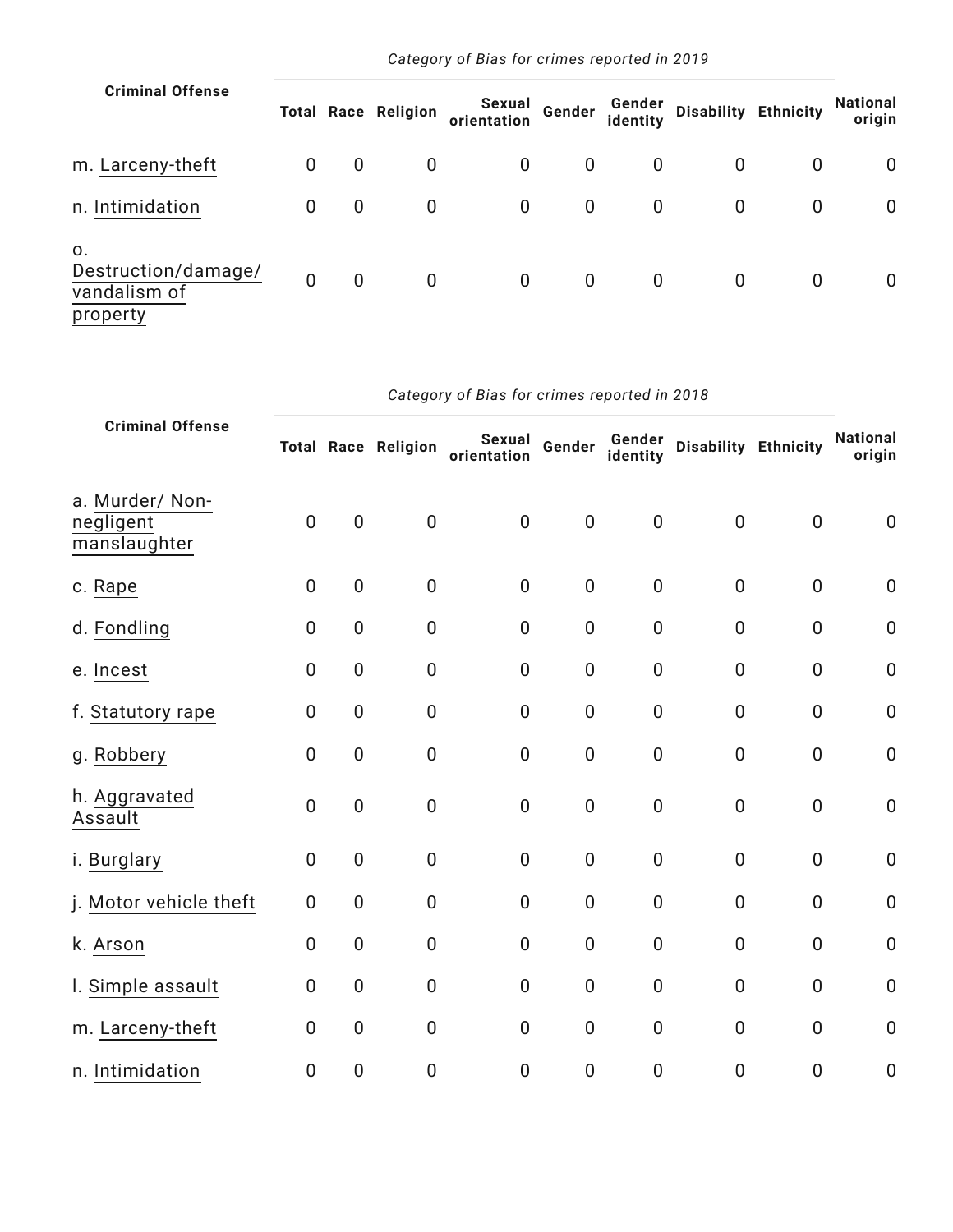| <b>Criminal Offense</b>                               |                |                | <b>Total Race Religion</b> | Sexual Gender Gender Disability Ethnicity<br>orientation identity Disability Ethnicity |   |   |   |          | National<br>origin |
|-------------------------------------------------------|----------------|----------------|----------------------------|----------------------------------------------------------------------------------------|---|---|---|----------|--------------------|
| 0.<br>Destruction/damage/<br>vandalism of<br>property | $\overline{0}$ | $\overline{0}$ | $\mathbf{0}$               | $\mathbf{0}$                                                                           | 0 | 0 | 0 | $\Omega$ |                    |

**The crime data reported by the institutions have not been subjected to independent verification by the U.S. Department of Education. Therefore, the Department cannot vouch for the accuracy of the data reported here.**

- Prior to the 2010 data collection, Simple assault statistics were reported as Any other crime involving bodily injury.
- Larceny-theft, Intimidation, and Destruction/damage/vandalism of property statistics were not collected prior to the 2010 data collection.
- As of the 2010 data collection, negligent manslaughter is no longer a category because it cannot be a hate crime.
- Individual statistics for Rape, Fondling, Incest and Statutory Rape were not collected prior to the 2015 data collection. Prior to the 2015 collection, Rape and Fondling statistics were combined under Sex offenses – Forcible, and Incest and Statutory Rape statistics were combined under Sex Offenses – Nonforcible.
- As of the 2015 data collection, statistics for Sex offenses Forcible and Sex offenses Non-forcible are no longer collected.
- The Gender Identity category of bias was added in the 2015 data collection.
- As of the 2015 data collection the Ethnicity/National origin category of bias was split into separate Ethnicity and National origin categories.

These hate offenses manifest evidence of prejudice based on race, religion, sexual orientation, gender, disability or ethnicity / national origin.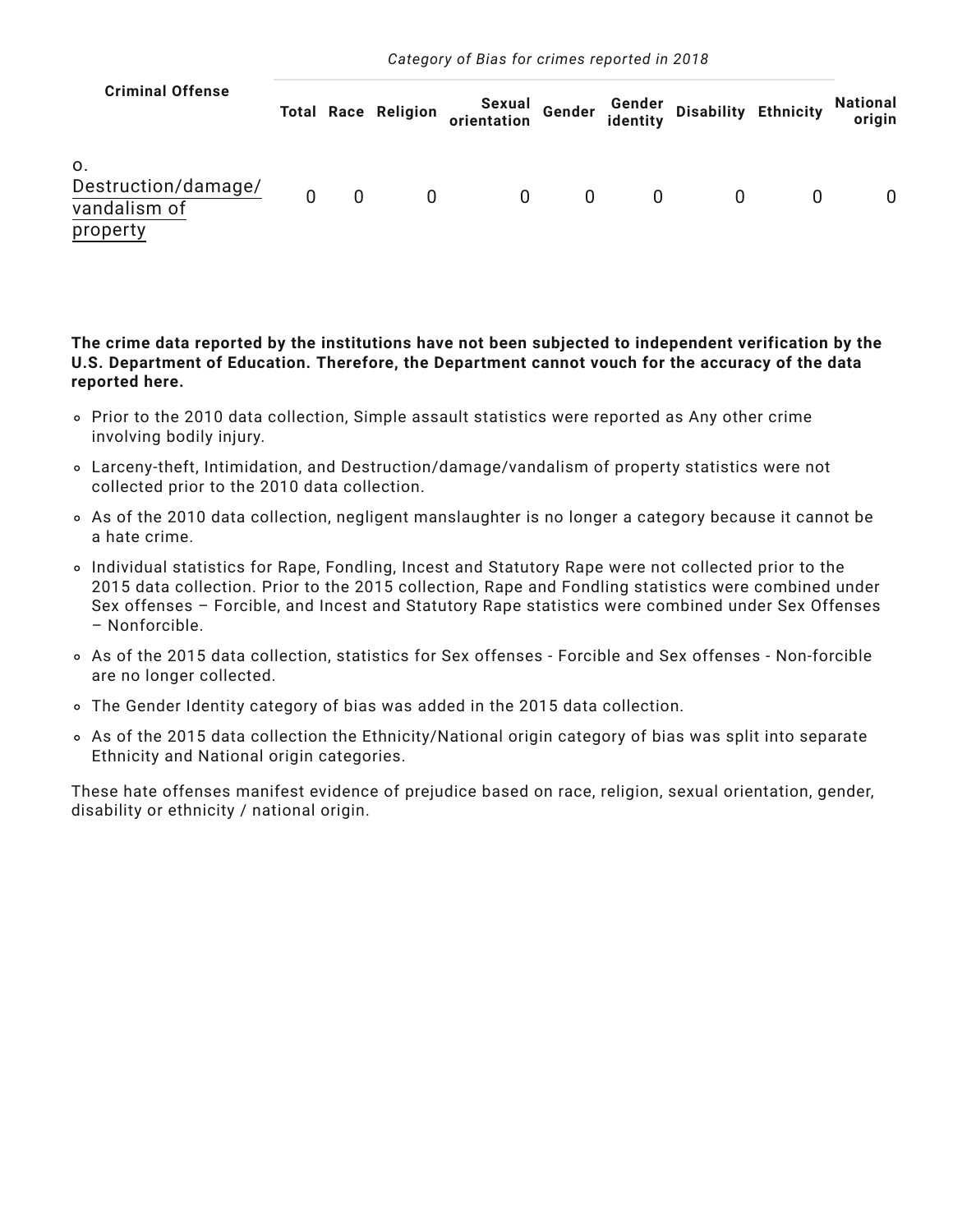### **VAWA Offenses - On [Campus](https://ope.ed.gov/campussafety/)**

| <b>Crime</b>         | 2018 | 2019        | 2020 |
|----------------------|------|-------------|------|
| a. Domestic violence | 0    | 0           |      |
| b. Dating violence   | 0    | $\mathbf 0$ | 0    |
| c. Stalking          | 0    | 0           |      |

#### **VAWA Offenses - Public [Property](https://ope.ed.gov/campussafety/)**

| <b>Crime</b>         | 2018 | 2019 | 2020 |
|----------------------|------|------|------|
| a. Domestic violence |      | 0    |      |
| b. Dating violence   |      | 0    |      |
| c. Stalking          |      | 0    |      |

**The crime data reported by the institutions have not been subjected to independent verification by the U.S. Department of Education. Therefore, the Department cannot vouch for the accuracy of the data reported here.**

Statistics for VAWA Offenses were not collected prior to the 2015 data collection.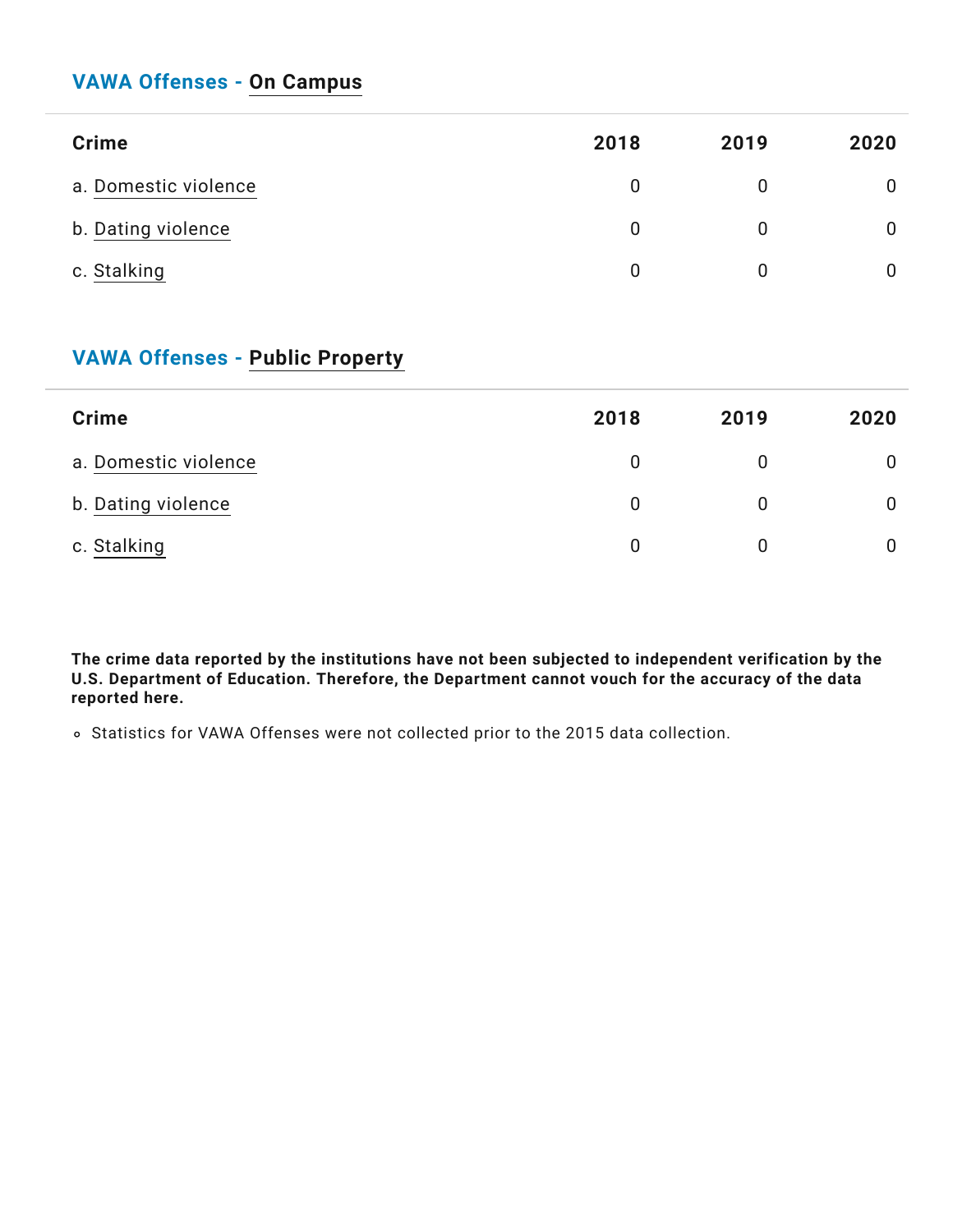#### **Arrests - On [campus](https://ope.ed.gov/campussafety/)**

| <b>Law Violation</b>                   | 2018     | 2019 | 2020 |
|----------------------------------------|----------|------|------|
| a. Weapons: carrying, possessing, etc. | $\Omega$ |      |      |
| b. Drug abuse violations               | $\Omega$ |      |      |
| c. Liquor law violations               | 0        |      |      |

#### **Arrests - Public [Property](https://ope.ed.gov/campussafety/)**

| <b>Law Violation</b>                   | 2018         | 2019 | 2020 |
|----------------------------------------|--------------|------|------|
| a. Weapons: carrying, possessing, etc. |              |      |      |
| b. Drug abuse violations               | <sup>n</sup> |      |      |
| c. Liquor law violations               |              |      |      |

**The crime data reported by the institutions have not been subjected to independent verification by the U.S. Department of Education. Therefore, the Department cannot vouch for the accuracy of the data reported here.**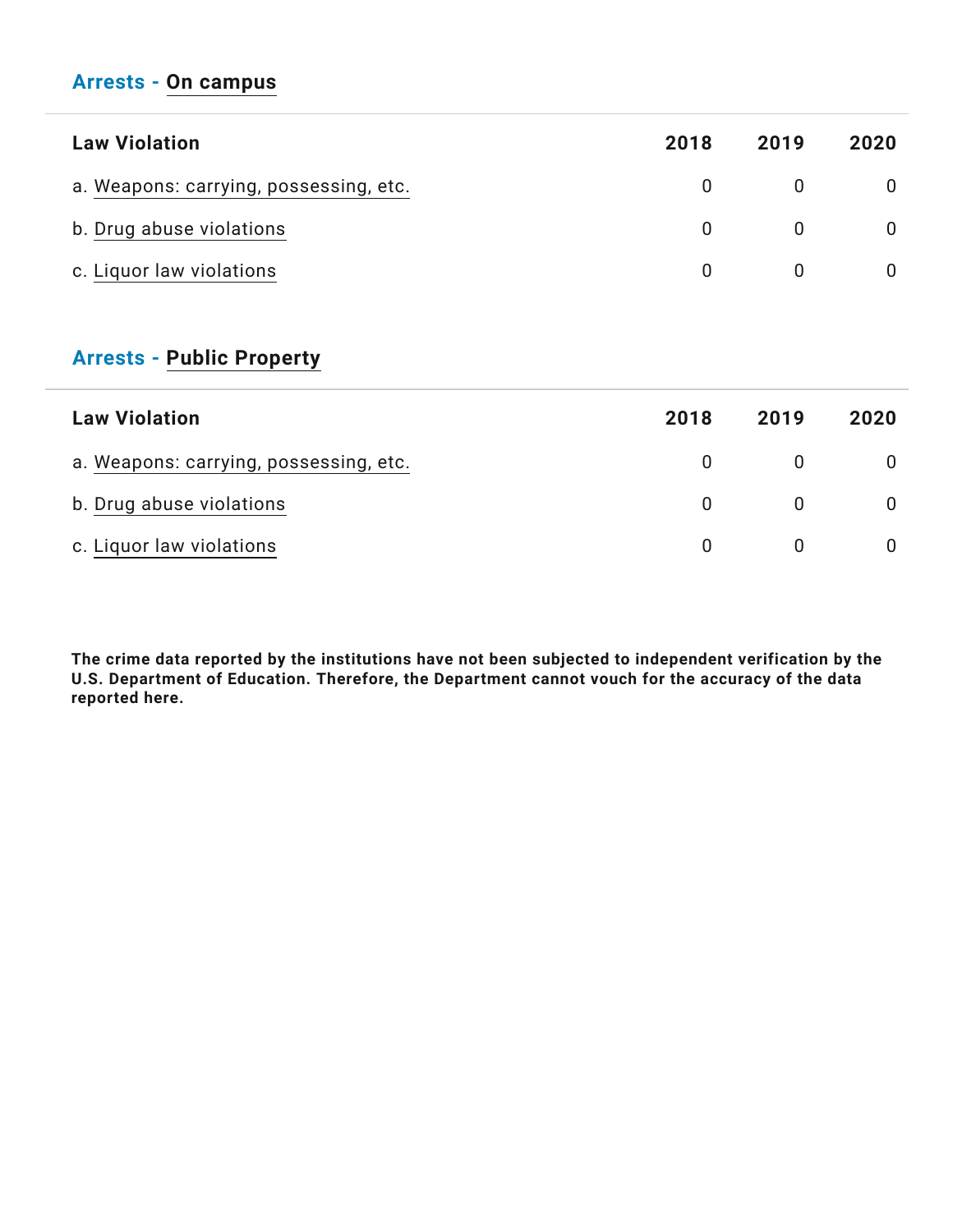#### **Disciplinary Actions - On [Campus](https://ope.ed.gov/campussafety/)**

| <b>Law Violation</b>                   | 2018     | 2019 | 2020 |
|----------------------------------------|----------|------|------|
| a. Weapons: carrying, possessing, etc. | $\Omega$ |      |      |
| b. Drug abuse violations               | $\Omega$ |      |      |
| c. Liquor law violations               | $\Omega$ |      |      |

#### **Disciplinary Actions - Public [Property](https://ope.ed.gov/campussafety/)**

| <b>Law Violation</b>                   | 2018         | 2019 | 2020 |
|----------------------------------------|--------------|------|------|
| a. Weapons: carrying, possessing, etc. |              |      |      |
| b. Drug abuse violations               | <sup>n</sup> |      |      |
| c. Liquor law violations               | $\Omega$     |      |      |

**The crime data reported by the institutions have not been subjected to independent verification by the U.S. Department of Education. Therefore, the Department cannot vouch for the accuracy of the data reported here.**